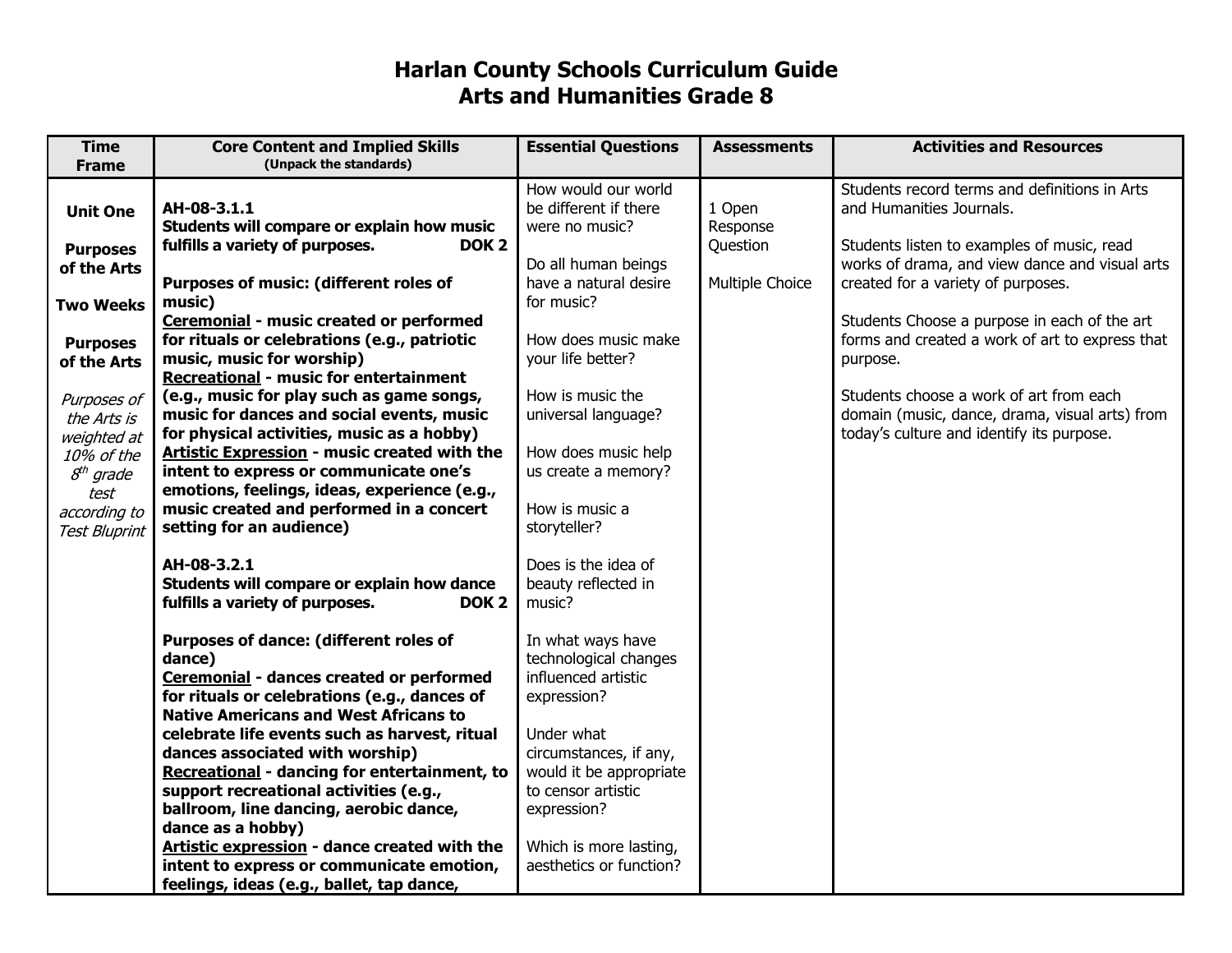| <b>Spiral</b> | modern dance, dance created and                                                     | How has dance evolved                         |  |  |
|---------------|-------------------------------------------------------------------------------------|-----------------------------------------------|--|--|
| Purposes of   | performed in a concert and/or theatrical                                            | through time?                                 |  |  |
| Art Content   | setting for an audience)                                                            |                                               |  |  |
| into all      |                                                                                     | How can dance pass on                         |  |  |
| Subsequent    | Purposes of Drama/Theatre: (different roles of                                      | tradition and culture?                        |  |  |
| lessons       | drama)                                                                              |                                               |  |  |
| where         | Sharing the human experience - to                                                   | How is dance a                                |  |  |
| appropriate   | express or communicate emotion,                                                     | language?                                     |  |  |
|               | feelings, ideas, information through                                                |                                               |  |  |
|               | dramatic works (e.g., social change,                                                | How and what can we                           |  |  |
|               | express or communicate universal                                                    | communicate through                           |  |  |
|               | themes, to interpret and recreate                                                   | dance?                                        |  |  |
|               | information, ideas and emotions)                                                    |                                               |  |  |
|               | Passing on tradition and culture - to                                               | What impact does                              |  |  |
|               | express or communicate feelings, ideas,                                             | culture and society                           |  |  |
|               | information (e.g., narrative, storytelling,                                         | have on the role of                           |  |  |
|               | folktales, religious ritual and ceremony)                                           | dance in that culture or                      |  |  |
|               | Recreational - drama as recreation and                                              | society?                                      |  |  |
|               | for recreational events (e.g., for                                                  |                                               |  |  |
|               | entertainment, diversion, festivals)                                                | What role has drama                           |  |  |
|               | Artistic expression - drama created with the                                        | played in human                               |  |  |
|               | intent to express or communicate emotion,                                           | history?                                      |  |  |
|               | feelings, ideas, information (e.g., dramatic                                        |                                               |  |  |
|               | works created and performed in a theatrical                                         | Why have people from<br>the earliest of times |  |  |
|               | setting for an audience)                                                            | until now created                             |  |  |
|               |                                                                                     | drama?                                        |  |  |
|               | AH-08-3.4.1                                                                         |                                               |  |  |
|               | Students will compare or explain how art                                            | How does drama across                         |  |  |
|               | fulfills a variety of purposes.<br>DOK <sub>2</sub>                                 | time and place help                           |  |  |
|               |                                                                                     | people share the                              |  |  |
|               |                                                                                     | human experience?                             |  |  |
|               | Purposes of Art: (different roles of art)                                           |                                               |  |  |
|               | Ceremonial - ritual, celebration, artworks                                          | How does drama help                           |  |  |
|               | created to support worship ceremonies                                               | pass on tradition and                         |  |  |
|               | Artistic expression - artwork to express or                                         | culture?                                      |  |  |
|               | communicate emotions, ideas, feelings                                               |                                               |  |  |
|               | (e.g., for self-expression, to decorate or                                          | What role does the                            |  |  |
|               | beautify objects)                                                                   | audience play in a                            |  |  |
|               |                                                                                     | drama fulfilling its                          |  |  |
|               | Narrative - artworks that tell stories,                                             | purpose?                                      |  |  |
|               | describe and illustrate experiences, or                                             |                                               |  |  |
|               | communicate ideas or information, art to<br>document important or historical events | What did Shakespeare                          |  |  |
|               | <b>Functional - artistic objects used in</b>                                        | mean when he said                             |  |  |
|               |                                                                                     | that the purpose of                           |  |  |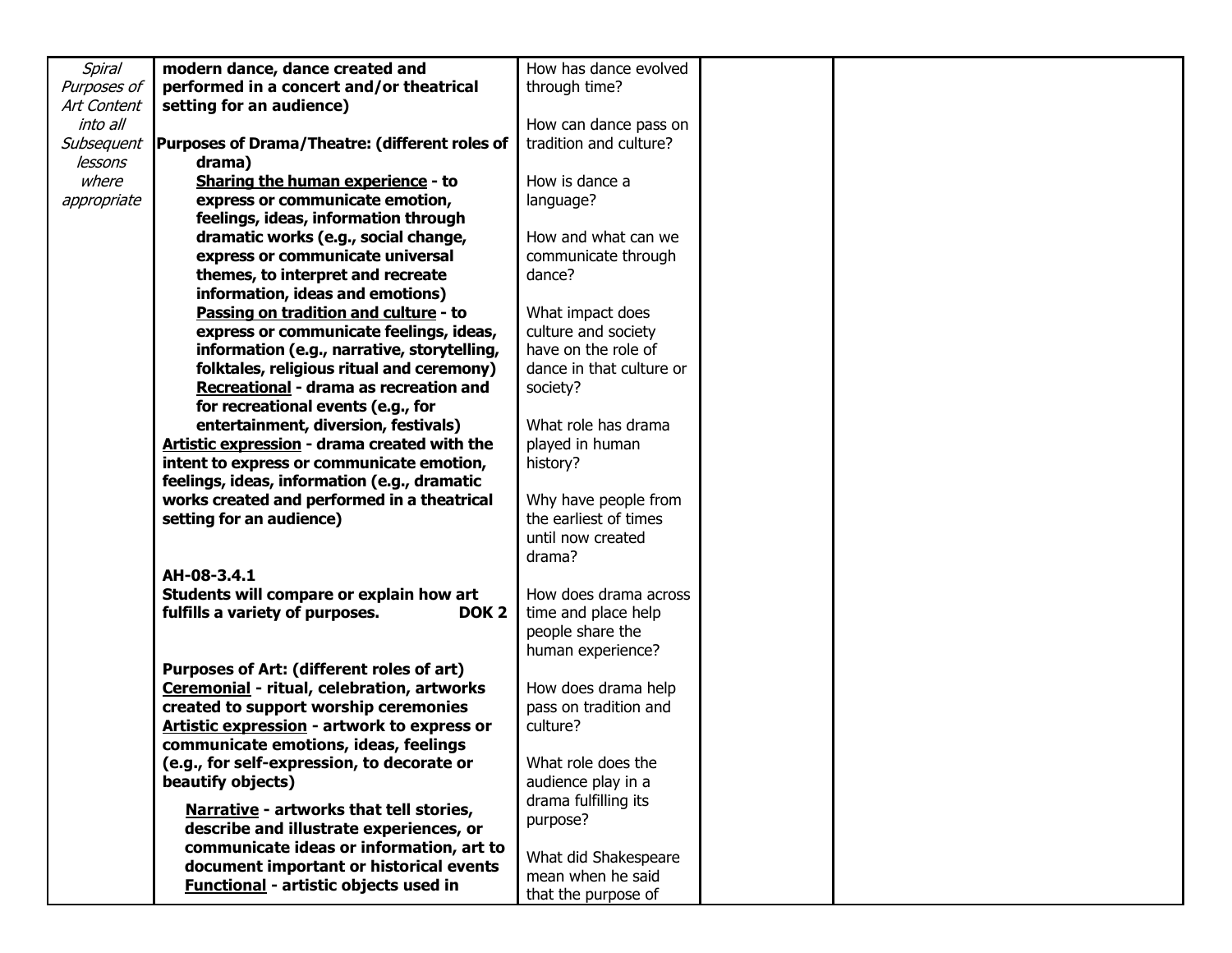|                   | everyday life                                                                           | theatre is, "To hold the                                                                                                       |                                 |                                                       |
|-------------------|-----------------------------------------------------------------------------------------|--------------------------------------------------------------------------------------------------------------------------------|---------------------------------|-------------------------------------------------------|
|                   | Persuasive - artworks that promote ideas,                                               | mirror up to Nature"?                                                                                                          |                                 |                                                       |
|                   | philosophies, or products (e.g., advertising,<br>marketing, propaganda, ideology, etc.) | In what ways do artists<br>express what they think<br>and feel?                                                                |                                 |                                                       |
|                   |                                                                                         | Who determines the<br>meaning of art?                                                                                          |                                 |                                                       |
|                   |                                                                                         | How can a picture be<br>worth a thousand<br>words?                                                                             |                                 |                                                       |
|                   |                                                                                         | What role has Visual<br>Arts played in human<br>history?                                                                       |                                 |                                                       |
|                   |                                                                                         | Why do human beings<br>create works of art?                                                                                    |                                 |                                                       |
|                   |                                                                                         | How does Visual Art<br>help people across time<br>and place share the<br>human experience?                                     |                                 |                                                       |
|                   |                                                                                         | How do the Visual Arts<br>pass on the traditions<br>and cultures of a<br>particular group of<br>people or a period of<br>time? |                                 |                                                       |
| <b>Unit Two</b>   | AH-08-1.4.1                                                                             | What can the artist do                                                                                                         | 2 Open                          | <b>KET Visual Arts Toolkit appropriate activities</b> |
|                   | Students will compare or evaluate works of                                              | that non-artist cannot?                                                                                                        | Response                        | and lesson plans.                                     |
| <b>Structures</b> | art using elements of art and principles of                                             |                                                                                                                                | Questions                       |                                                       |
| in Visual         | DOK <sub>3</sub><br>design.                                                             | How do artists choose                                                                                                          |                                 | <b>Arts and Humanities Student Handbook</b>           |
| <b>Arts</b>       | <b>Elements of art:</b>                                                                 | tools, techniques, and<br>materials to express                                                                                 | Multiple Choice<br>Elements and | <b>Art Prints</b>                                     |
| <b>Two Weeks</b>  | Line, Shape, Color properties (hue, value,                                              | their ideas?                                                                                                                   | Principles Quiz                 | Murphy, Gerald, "Watch"                               |
|                   | intensity) and color schemes/groups                                                     |                                                                                                                                | 四目                              | Steffin, Gene, "New York, New York"                   |
|                   | (monochromatic), Form, Texture, Space                                                   | What does the design                                                                                                           |                                 | Lawrence, Jacob, "The Shoemaker"                      |
| Structures in     | (positive/negative, perspective (e.g., 1)                                               | of the art say about its                                                                                                       | C:\Documents and                | Lichtenstein, Roy, "The Red Horseman"                 |
| the Arts is       | point linear perspective), value                                                        | creator?                                                                                                                       | Settings\jlee\My Docu           | Delauney, Robert, "The Eiffel Tower"                  |
| weighted at       | (darkness or lightness, tints or shades)                                                |                                                                                                                                |                                 | O'Keafe, Georgia, "Night in New York"                 |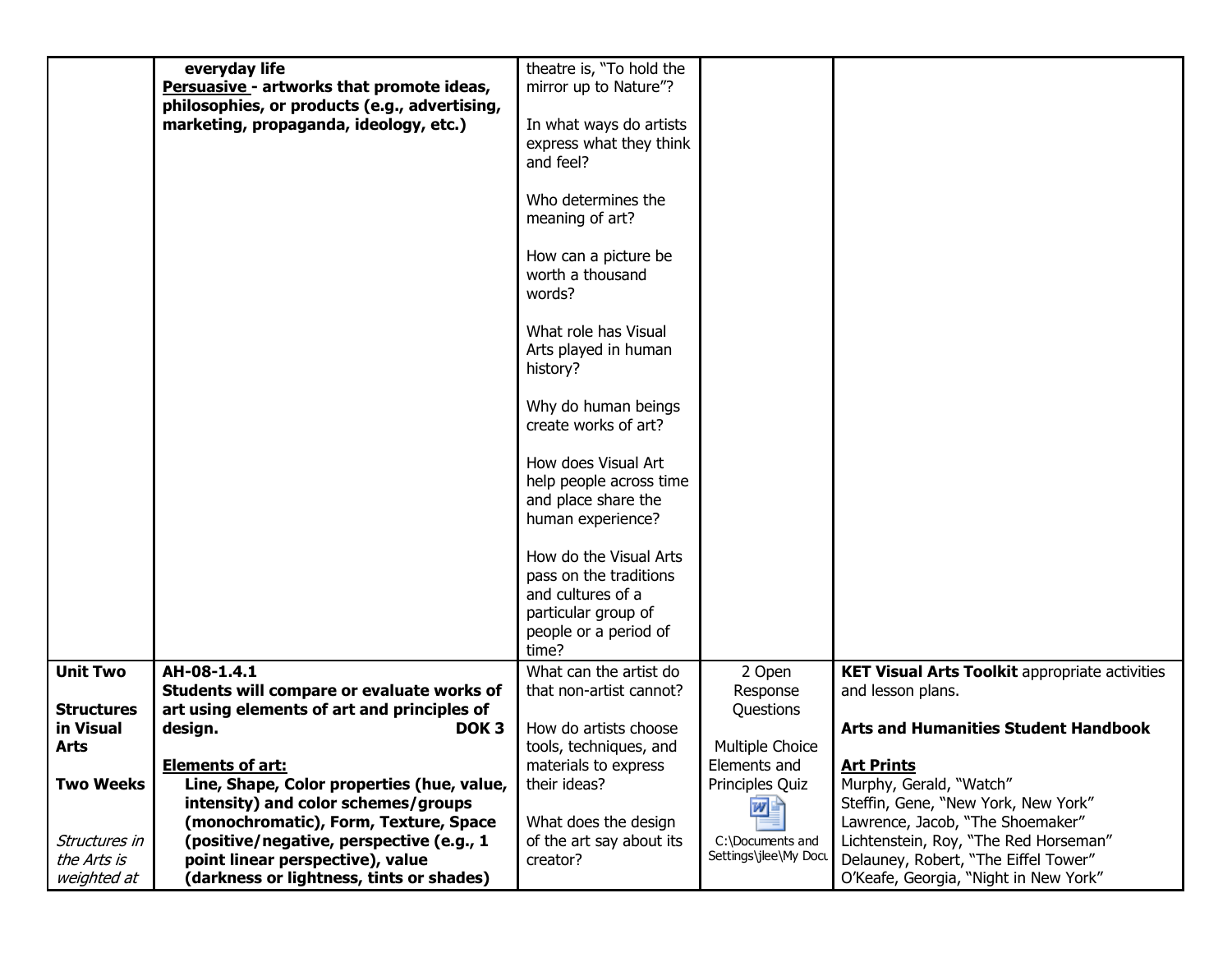| 45% of the<br>$8^{th}$ grade<br>test<br>according to<br>the Test<br>Blueprint | <b>Principles of design:</b><br><b>Repetition, Pattern, Balance</b><br>(symmetrical/asymmetrical), Emphasis<br>(focal point), Contrast (e.g., black/white,<br>rough/smooth), Rhythm, Proportion,<br><b>Movement</b><br>AH-08-1.4.2<br>Students will compare or evaluate a variety<br>of art media and art processes.<br>DOK 3<br>Media (plural)/Medium (singular):<br>(Properties of media need to be known in<br>order to respond to artworks)<br>Two-dimensional - crayon, pencil, fabric,<br>yarn, paint (tempera, watercolor), ink,<br>pastel<br>Three-dimensional - clay, papier-mâché,<br>found objects (assemblages)<br><b>Art Processes:</b><br>Two-dimensional - drawing, painting, fiber<br>art (e.g., fabric printing, stamping, tie-dye),<br>printmaking<br>Three-dimensional - ceramics, sculpture,<br>fiber art (e.g., constructing with fiber,<br>weaving, knitting, quilting)<br>Subject matter: representational (e.g.,<br>landscape, portrait, still life)<br>nonrepresentational (e.g., abstract, non-<br>objective) | How do you know<br>when the creative<br>process is complete?<br>How can we "read" and<br>understand a work of<br>art?<br>In what ways does the<br>medium influence the<br>message?<br>How are the elements<br>of art and the principles<br>of design infinite? | Projects<br>Critique         | Eynzig, Richard, ""Paris"<br>Tanabe, Miyuki, "Inside the Sugar Shack"<br>Manet, Edouard, "Rags"<br>Signac, Paul, "Venise: La Salute<br>Burchfield, Charles, "Rainy Night"<br>De Messina, Antonolla, "Saint Seranto in his<br>Study"<br>Nevelson, Louise, "Case with Five Balusters"<br>"Victorian Family Portrait<br>Goings, Ralph, "Still Life with Red Mat"<br>Kokesehka, Oskar, "Self-Portrait"<br>Hackney, David, "Mother"<br>Cone, Davis, "Plaza at Night"<br>Warhol, Andy, "Do it Yourself Landscape"<br>O'Keefe, Georgie, "The American Raditor" |
|-------------------------------------------------------------------------------|-----------------------------------------------------------------------------------------------------------------------------------------------------------------------------------------------------------------------------------------------------------------------------------------------------------------------------------------------------------------------------------------------------------------------------------------------------------------------------------------------------------------------------------------------------------------------------------------------------------------------------------------------------------------------------------------------------------------------------------------------------------------------------------------------------------------------------------------------------------------------------------------------------------------------------------------------------------------------------------------------------------------------------------------|----------------------------------------------------------------------------------------------------------------------------------------------------------------------------------------------------------------------------------------------------------------|------------------------------|---------------------------------------------------------------------------------------------------------------------------------------------------------------------------------------------------------------------------------------------------------------------------------------------------------------------------------------------------------------------------------------------------------------------------------------------------------------------------------------------------------------------------------------------------------|
| <b>Unit Three</b>                                                             | AH-08-1.1.1<br>Students will compare or evaluate the use                                                                                                                                                                                                                                                                                                                                                                                                                                                                                                                                                                                                                                                                                                                                                                                                                                                                                                                                                                                | How are the elements<br>of music infinite?                                                                                                                                                                                                                     | 2 Open<br>Response           | <b>KET Music Toolkit appropriate activities and</b><br>lesson plans.                                                                                                                                                                                                                                                                                                                                                                                                                                                                                    |
| <b>Structures</b><br>in Music<br><b>Two Weeks</b>                             | of elements in a variety of music.<br>DOK <sub>3</sub><br><b>Elements of music:</b><br>Rhythm - syncopation, time signature (2/4,                                                                                                                                                                                                                                                                                                                                                                                                                                                                                                                                                                                                                                                                                                                                                                                                                                                                                                       | How can each musical<br>composition that is<br>created be unique                                                                                                                                                                                               | Questions<br>Multiple Choice | <b>Arts and Humanities Student Handbook</b>                                                                                                                                                                                                                                                                                                                                                                                                                                                                                                             |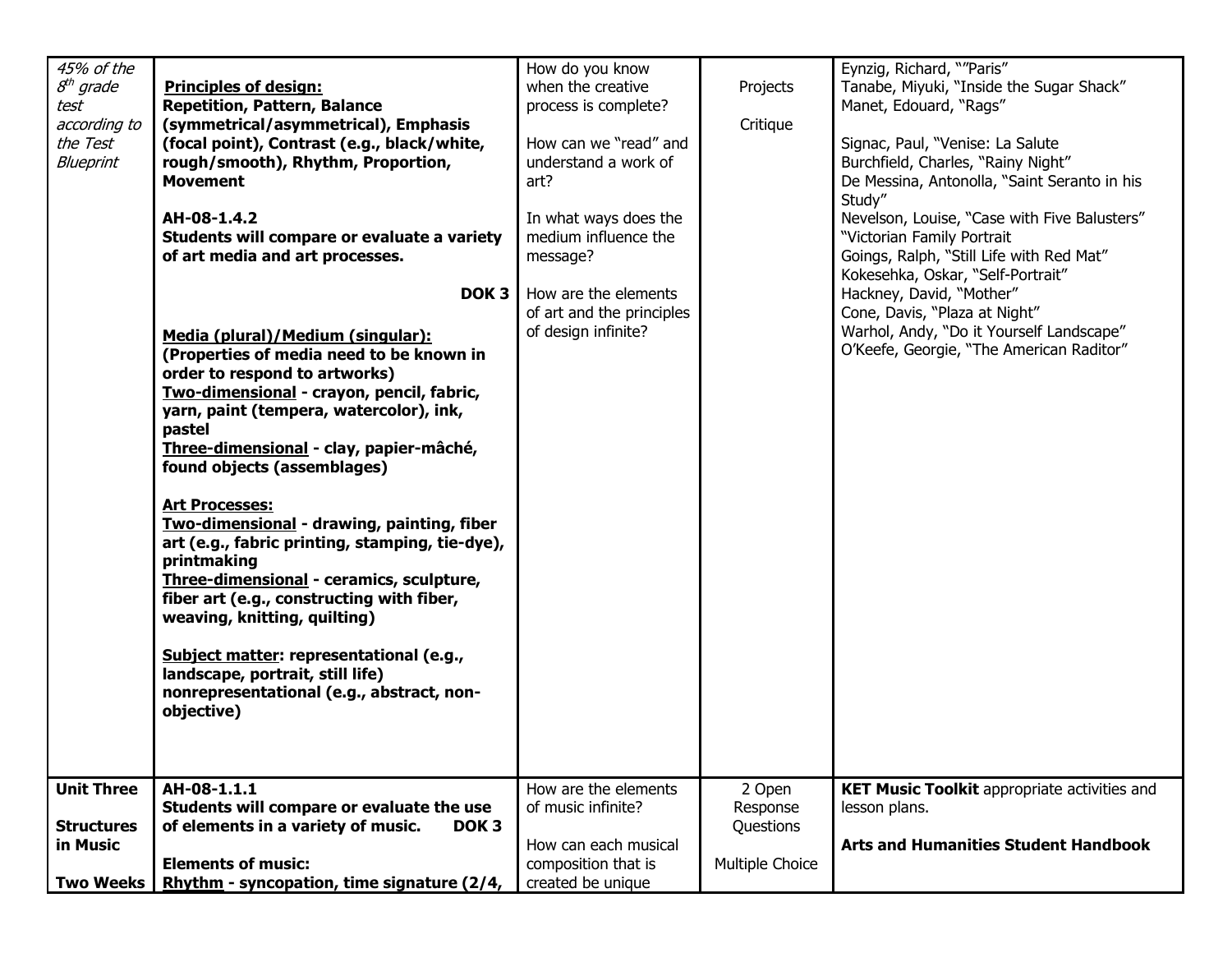| $3/4$ , $4/4$ , $6/8$ ), rhythmic durations (whole, | when all use the same   | <b>Guided Listening</b> | ⊡                                               |
|-----------------------------------------------------|-------------------------|-------------------------|-------------------------------------------------|
| half, quarter, eighth, sixteenth notes and          | elements?               |                         |                                                 |
| rests, dotted half note and dotted quarter          |                         | Projects                | C:\Documents and                                |
| note)                                               | What role does silence  |                         | Settings\jlee\My Docu                           |
| Tempo - Allegro, Moderato, Largo, Presto            | play in the creation of | Presentations           | <b>Music Power Point</b>                        |
| Melody - melodic phrase, treble and bass            | musical sound?          |                         |                                                 |
| clef signs, pitch notation: letter names on         |                         | Critiques               |                                                 |
| grand staff, natural sign, sharp sign, flat         | How does an             |                         |                                                 |
| sign                                                | understanding of the    |                         |                                                 |
| <b>Harmony - triads (chords)</b>                    | elements of music       |                         |                                                 |
| Form - AB, ABA, call and response                   | increase the listener's |                         |                                                 |
| Timbre (tone color) - distinctive sounds of         | understanding and       |                         |                                                 |
| instruments, instrument families and voice          | appreciation of the     |                         |                                                 |
| parts (soprano, alto, tenor, bass)                  | music?                  |                         |                                                 |
| Dynamics - crescendo, decrescendo,                  |                         |                         | w                                               |
| dynamic markings/symbols: pp, p, mp, mf,            | By what standards       |                         |                                                 |
| f, ff, $<$ , $>$                                    | should a musical        |                         | C:\Documents and                                |
|                                                     | composition be          |                         | Settings\jlee\My Docu                           |
| AH-08-1.1.2                                         | determined a            |                         |                                                 |
| Students will identify instruments according to     | masterpiece? Who        |                         | <b>Music Pre-Test</b>                           |
| classifications.                                    | decides?                |                         |                                                 |
| Family - brass, woodwind, string, percussion        |                         |                         |                                                 |
| Voices - soprano, alto, tenor, bass                 |                         |                         | C:\Documents and                                |
| Folk - instruments used in folk music               |                         |                         | Settings\jlee\My Docu                           |
| Orchestral - instruments used in contemporary       |                         |                         |                                                 |
| orchestral settings                                 |                         |                         | <b>Pre-Test Answer Key</b>                      |
|                                                     |                         |                         |                                                 |
| AH-08-1.1.3                                         |                         |                         |                                                 |
| Students will identify or compare various styles of |                         |                         |                                                 |
| music (gospel, Broadway musicals, blues, jazz,      |                         |                         |                                                 |
| popular, marches, ballads).                         |                         |                         |                                                 |
|                                                     |                         |                         |                                                 |
|                                                     |                         |                         |                                                 |
|                                                     |                         |                         |                                                 |
|                                                     |                         |                         |                                                 |
|                                                     |                         |                         |                                                 |
|                                                     |                         |                         |                                                 |
|                                                     |                         |                         |                                                 |
|                                                     |                         |                         |                                                 |
|                                                     |                         |                         |                                                 |
|                                                     |                         |                         |                                                 |
|                                                     |                         |                         |                                                 |
|                                                     |                         |                         |                                                 |
|                                                     |                         |                         |                                                 |
|                                                     |                         |                         | Analyze the art print and compare to the music: |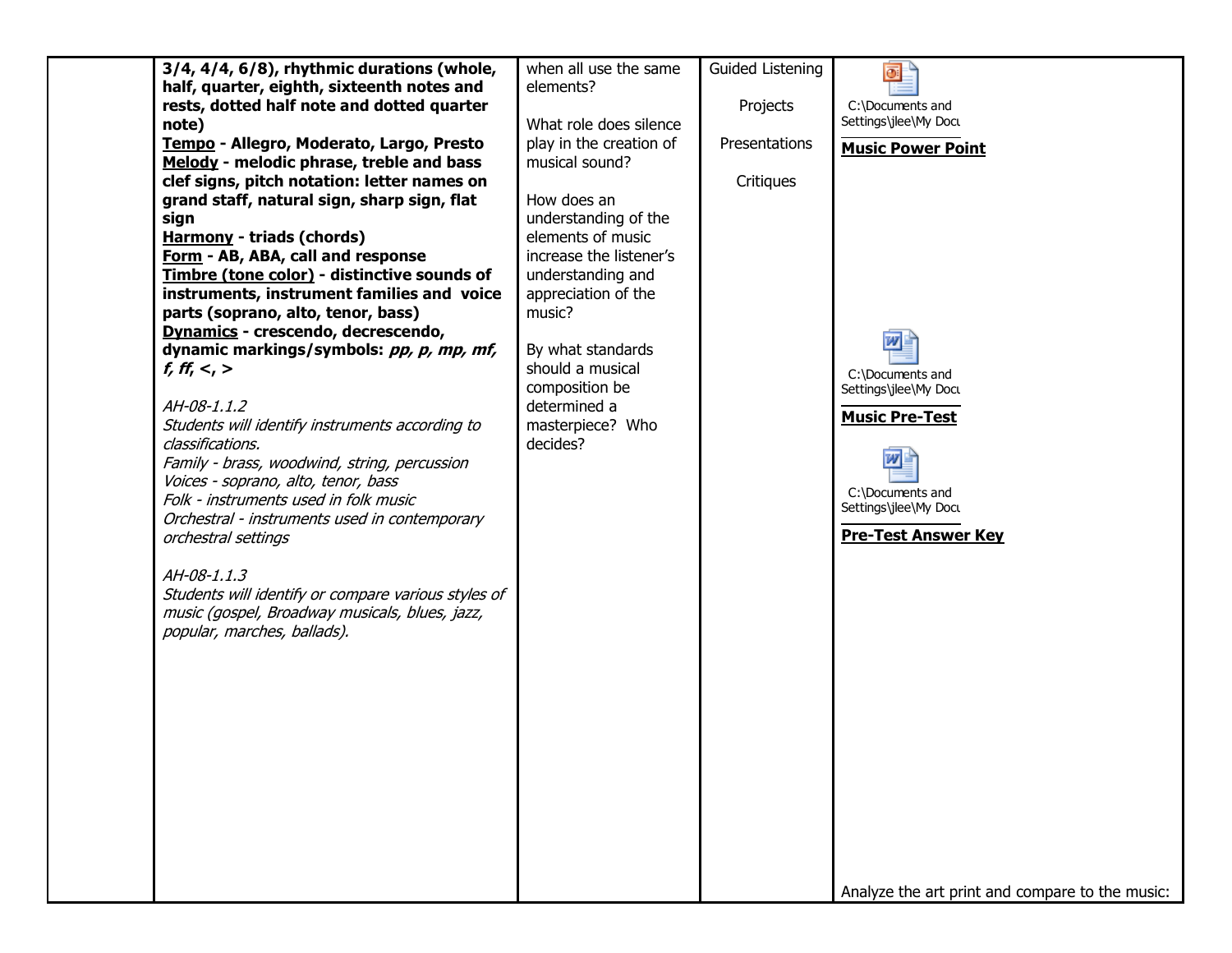|                                                                       |                                                                                                                                                                                                                                                                                                                                                                                                                                                                                                                                                                                                                                                                                                                                                                                                                                                                                                                                                                                                                                                                            |                                                                                                                                                                                                                                                                                                                                             |                                                                                                                                              | Mondrian, Piet, "Broadway Boogie Woogie"                                                                                                                                                                                                                                                  |
|-----------------------------------------------------------------------|----------------------------------------------------------------------------------------------------------------------------------------------------------------------------------------------------------------------------------------------------------------------------------------------------------------------------------------------------------------------------------------------------------------------------------------------------------------------------------------------------------------------------------------------------------------------------------------------------------------------------------------------------------------------------------------------------------------------------------------------------------------------------------------------------------------------------------------------------------------------------------------------------------------------------------------------------------------------------------------------------------------------------------------------------------------------------|---------------------------------------------------------------------------------------------------------------------------------------------------------------------------------------------------------------------------------------------------------------------------------------------------------------------------------------------|----------------------------------------------------------------------------------------------------------------------------------------------|-------------------------------------------------------------------------------------------------------------------------------------------------------------------------------------------------------------------------------------------------------------------------------------------|
| <b>Unit Four</b><br><b>Structures</b><br>in Dance<br><b>Two Weeks</b> | AH-08-1.2.1<br>Students will compare or evaluate the use<br>of elements in a variety of dances.<br>DOK 3<br><b>Elements of dance:</b><br>Space - direction (forward, backward, right,<br>left, up, down, diagonal), pathway (straight,<br>curved), levels (high, middle, low), shape<br>(individual or group)<br>Focus - audience (where viewer's<br>eye is drawn), dancer (single focus -<br>looking in the direction of<br>movement, multi focus - changing<br>head/eye focus during movements)<br>Size - use of big/small size in a given<br>space, or range of motion<br>Time (Tempo) - accent, rhythmic pattern,<br>duration<br>Force - heavy/light, sharp/smooth,<br>tension/relaxation, bound/flowing<br>Choreographic Forms -AB, ABA, call and<br>response, narrative<br>AH-08-1.2.2<br>Students will compare and contrast dances by:<br>comparing theme (story), dance styles (e.g.,<br>ballet, jazz, tap, modern), characteristics of the<br>style (e.g., tap - feet as rhythmic instrument,<br>ballroom - partnering), and the use of the<br>elements of dance. | How does an<br>understanding of the<br>elements of dance<br>increase the audience<br>understanding and<br>appreciation of the<br>dance?<br>By what standards<br>should a dance be<br>determined a<br>masterpiece? Who<br>decides?<br>How does a<br>choreographer decide<br>what movement best<br>communicates a certain<br>idea or emotion? | 2 Open<br>Response<br>Questions<br>Multiple Choice<br>Project<br>Presentation<br>网目<br>C:\Documents and<br>Settings\jlee\My Docu<br>Critique | KET Dance Toolkit appropriate activities and<br>lesson plans.<br><b>Arts and Humanities Student Handbook</b><br> W <br>C:\Documents and<br>Settings\jlee\My Docu<br><b>Elements of Dance Chart</b><br>W<br>C:\Documents and<br>Settings\jlee\My Docu<br><b>Elements of Dance Pre-Test</b> |
| <b>Unit Five</b><br><b>Structures</b><br>in Drama                     | AH-08-1.3.1<br>Students will compare or evaluate the use<br>of elements of drama in dramatic works.<br>DOK <sub>3</sub>                                                                                                                                                                                                                                                                                                                                                                                                                                                                                                                                                                                                                                                                                                                                                                                                                                                                                                                                                    | How do elements of<br>drama help increase<br>understanding of the<br>dramatic work?                                                                                                                                                                                                                                                         | 2 Open<br>Response<br>Questions<br><b>Theater Styles</b>                                                                                     | <b>KET Drama Toolkit</b> appropriate activities and<br>lesson plans.<br>Arts and Humanities Student Handbook.                                                                                                                                                                             |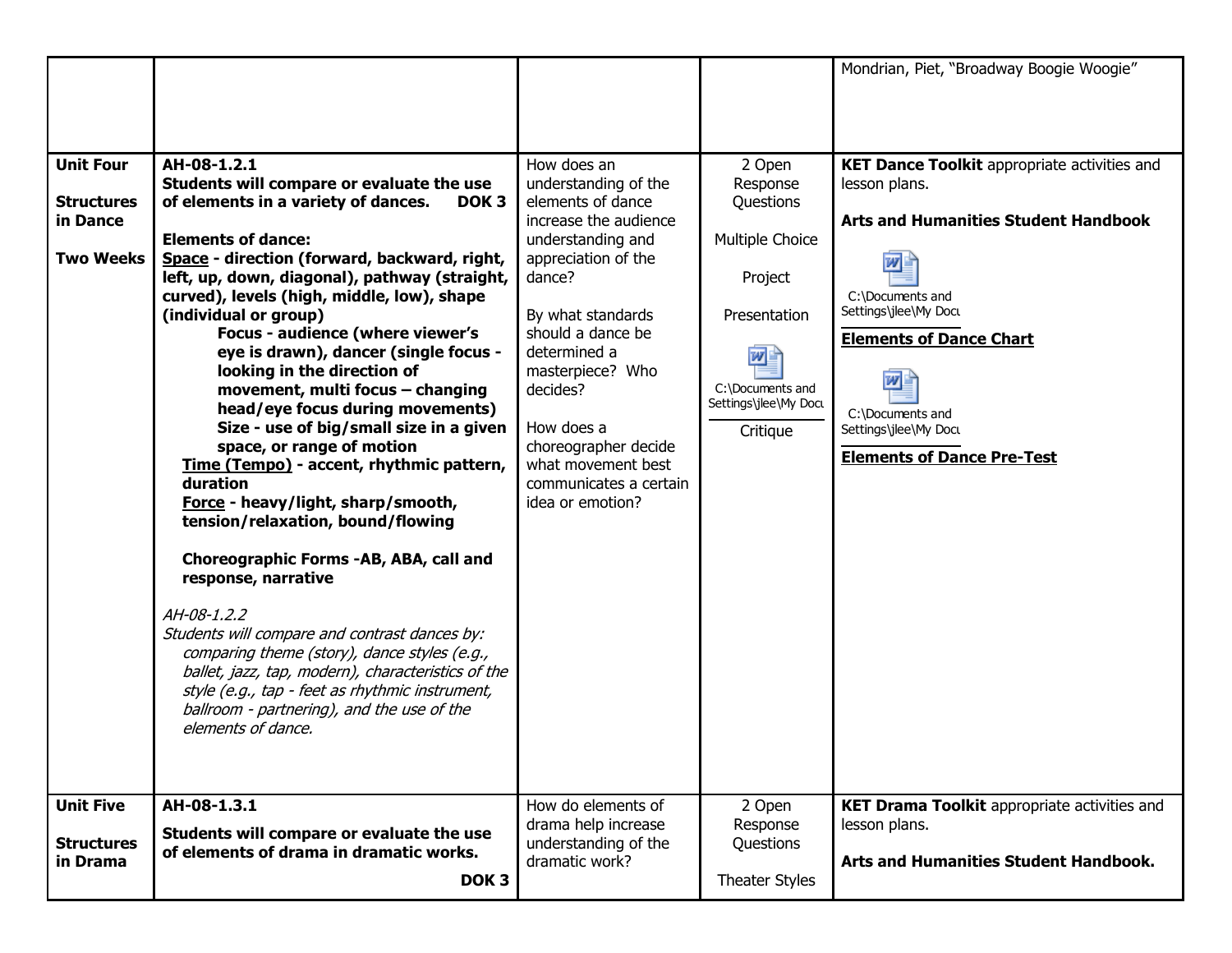| <b>Two Weeks</b> |                                                    | Is verbal or non-verbal | <b>ORQ</b>            |                                          |
|------------------|----------------------------------------------------|-------------------------|-----------------------|------------------------------------------|
|                  | <b>Elements of drama:</b>                          |                         |                       |                                          |
|                  |                                                    | communication the       | 四目                    |                                          |
|                  | <b>Literary elements - Script, Plot structures</b> | more powerful           |                       |                                          |
|                  | (exposition, rising action, climax or              | communicator?           | C:\Documents and      |                                          |
|                  | turning point, falling action, resolution),        |                         | Settings\jlee\My Docu |                                          |
|                  | Suspense, Theme, Setting, Language                 | How do the technical    |                       |                                          |
|                  | (word choice/style used to create                  | and performance         |                       |                                          |
|                  | character, dialect, point of view),                | elements of drama help  | Multiple Choice       |                                          |
|                  | Monologue, Dialogue, Empathy                       | us "read between the    |                       |                                          |
|                  | <b>Technical elements -</b>                        | lines"?                 | Project               |                                          |
|                  | Scenery (set), Sound, Lights, Make-up,             |                         |                       |                                          |
|                  | Props, Costumes, Design                            | How does an             | Presentation          |                                          |
|                  | Performance elements -                             | understanding of the    |                       |                                          |
|                  | Acting (e.g. character motivation and              | elements of drama       | Critique              |                                          |
|                  | analysis),                                         | increase the audience   |                       |                                          |
|                  | Speaking (e.g., breath control, projection,        | understanding and       |                       |                                          |
|                  | vocal expression, diction), Nonverbal              | appreciation of the     |                       |                                          |
|                  | expression (e.g., gestures, body alignment,        | drama?                  |                       |                                          |
|                  | facial expression,                                 |                         |                       |                                          |
|                  | character blocking and movement, stage             | By what standards       |                       |                                          |
|                  | directions - stage left, stage right, center       | should a dramatic work  |                       |                                          |
|                  | stage, upstage, downstage)                         | be determined a         |                       |                                          |
|                  |                                                    | masterpiece? Who        |                       |                                          |
|                  | AH-08-1.3.2                                        | decides?                |                       |                                          |
|                  | Students will describe how the technical elements  |                         |                       |                                          |
|                  | (scenery, props, costumes, make-up, lighting,      |                         |                       |                                          |
|                  | sound) communicate setting and mood.               |                         |                       |                                          |
|                  |                                                    |                         |                       |                                          |
|                  | AH-08-1.3.3                                        |                         |                       |                                          |
|                  | Students will explain how performance elements     |                         |                       |                                          |
|                  | (e.g., acting, speaking, movement) can create a    |                         |                       |                                          |
|                  | believable character.                              |                         |                       |                                          |
|                  |                                                    |                         |                       |                                          |
|                  | AH-08-1.3.4                                        |                         |                       |                                          |
|                  | Students will identify and describe the types of   |                         |                       |                                          |
|                  | stages (arena, thrust, proscenium).                |                         |                       |                                          |
| <b>REVIEW</b>    | <b>REVIEW all art purposes and structures</b>      |                         | <b>REVIEW</b>         | Jeopardy, Bingo, Flashcards, Power Point |
|                  |                                                    |                         |                       | <b>Presentations, etc</b>                |
| <b>One Week</b>  |                                                    |                         |                       |                                          |
|                  | Review templates can be used to create             |                         |                       | <b>Flashcard template</b>                |
|                  | reviews for each section of the Curriculum         |                         |                       | o )                                      |
|                  | Guide throughout the year.                         |                         |                       |                                          |
|                  |                                                    |                         |                       | C:\Documents and                         |
|                  |                                                    |                         |                       | Settings\jlee\My Docu                    |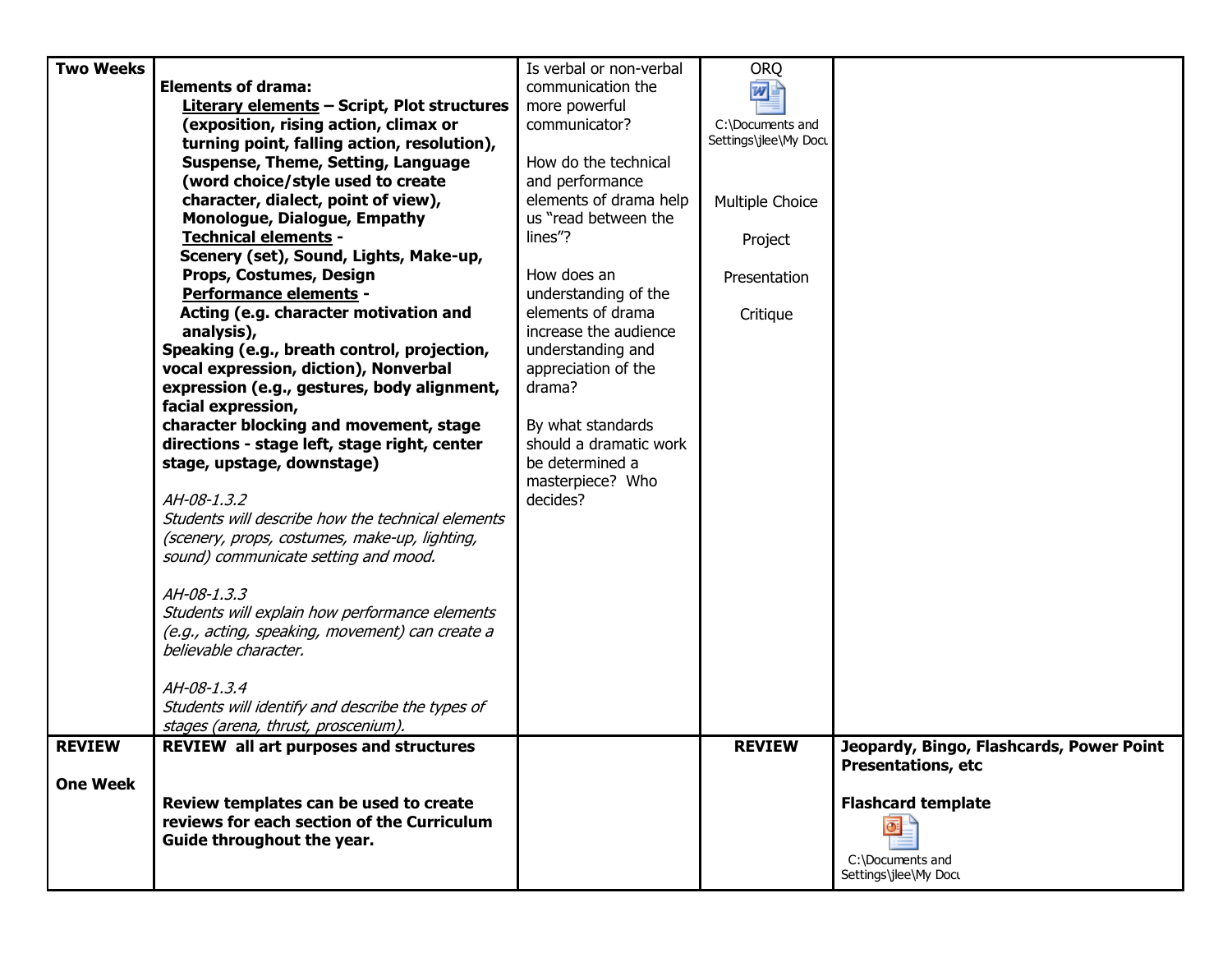|                                      |                                                                                    |                                  | Who Wants to Be a Millionaire Template<br>⊚≧<br>C:\Documents and<br>Settings\jlee\My Docu<br><b>Jeopardy Template</b><br>⊡<br>C:\Documents and<br>Settings\jlee\My Docu |
|--------------------------------------|------------------------------------------------------------------------------------|----------------------------------|-------------------------------------------------------------------------------------------------------------------------------------------------------------------------|
| <b>Unit Six</b>                      | AH-08-2.1.1                                                                        | <b>Open</b>                      |                                                                                                                                                                         |
|                                      | Students will analyze or explain how                                               | <b>Response</b>                  |                                                                                                                                                                         |
| <b>Four</b>                          | diverse cultures and time periods are                                              |                                  |                                                                                                                                                                         |
| <b>Weeks</b>                         | reflected in music.<br><b>DOK</b>                                                  | <b>Multiple</b><br><b>Choice</b> |                                                                                                                                                                         |
| <b>Early</b>                         | <b>Cultures/Period:</b>                                                            |                                  |                                                                                                                                                                         |
| <b>American</b>                      | <b>Early American through Civil War-</b>                                           | <b>Project</b>                   |                                                                                                                                                                         |
| through                              | European influence on American music (e.g.                                         |                                  |                                                                                                                                                                         |
| <b>Civil War-</b>                    | Baroque [Bach, Handel], Classical [Mozart,                                         | <b>Presentation</b>              |                                                                                                                                                                         |
| <b>European</b><br><b>Influences</b> | Beethoven], their influence on early<br>American music) (e.g., European folk/Early | <b>Critique</b>                  |                                                                                                                                                                         |
|                                      | American folk, common musical                                                      |                                  |                                                                                                                                                                         |
|                                      | instruments, etc.)                                                                 |                                  |                                                                                                                                                                         |
| Concepts                             |                                                                                    |                                  |                                                                                                                                                                         |
| Early                                | African influence in American music                                                |                                  |                                                                                                                                                                         |
| American<br>through Civil            | resulting from the importation of slaves<br>from West Africa                       |                                  |                                                                                                                                                                         |
| War and                              |                                                                                    |                                  |                                                                                                                                                                         |
| European                             | African American work songs, gospel and                                            |                                  |                                                                                                                                                                         |
| <b>Influences</b>                    | spirituals, the use of elements of music to                                        |                                  |                                                                                                                                                                         |
| unit is                              | create new styles (e.g., call and response,                                        |                                  |                                                                                                                                                                         |
| covered                              | polyrhythms, improvisation), the                                                   |                                  |                                                                                                                                                                         |
| under the<br>Humanities              | development of new American instruments<br>such as the banjo.                      |                                  |                                                                                                                                                                         |
| domain of                            |                                                                                    |                                  |                                                                                                                                                                         |
| the core                             | AH-08-2.2.1                                                                        |                                  |                                                                                                                                                                         |
| content                              | Students will analyze or explain how                                               |                                  |                                                                                                                                                                         |
| which is                             | diverse cultures and time periods are                                              |                                  |                                                                                                                                                                         |
| weighted at                          | reflected in dance.<br>DOK <sub>3</sub>                                            |                                  |                                                                                                                                                                         |
| 45 percent                           |                                                                                    |                                  |                                                                                                                                                                         |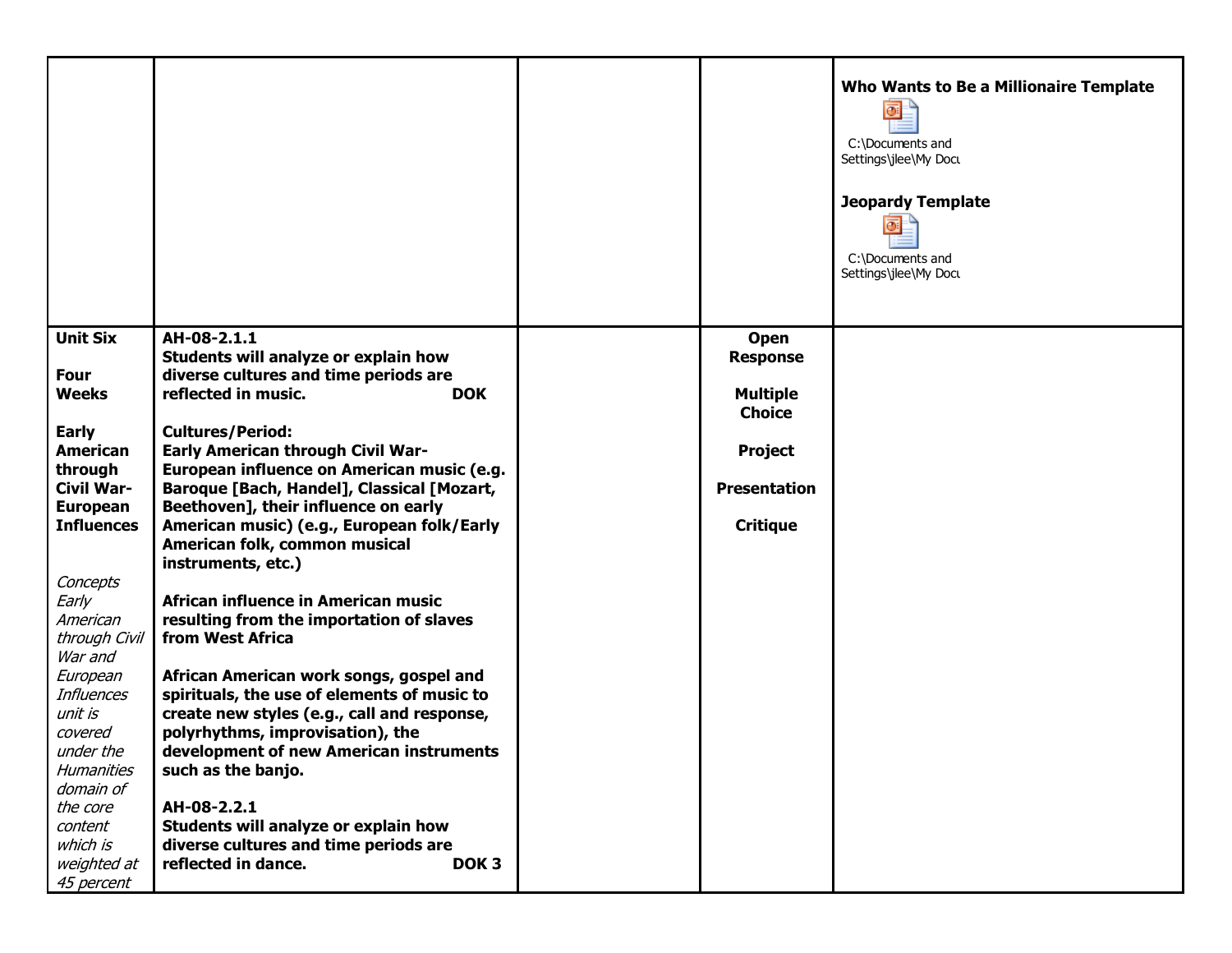| of the test<br>according to                                                                                      | <b>Cultures/Period</b><br><b>Early American through Civil War</b>                                                                                                                                                                                                                                                                                                                                                                                                                                                                                                                                                                                                                                                                                                                                                                                                                                                                                                     |  |                                                                                                                                                                                                                               |
|------------------------------------------------------------------------------------------------------------------|-----------------------------------------------------------------------------------------------------------------------------------------------------------------------------------------------------------------------------------------------------------------------------------------------------------------------------------------------------------------------------------------------------------------------------------------------------------------------------------------------------------------------------------------------------------------------------------------------------------------------------------------------------------------------------------------------------------------------------------------------------------------------------------------------------------------------------------------------------------------------------------------------------------------------------------------------------------------------|--|-------------------------------------------------------------------------------------------------------------------------------------------------------------------------------------------------------------------------------|
| test<br>blueprint                                                                                                | Folk/Social dances based on European<br>traditions (e.g., traditional folk and social<br>dances, jig, reel, square dance, waltz)<br><b>African American dances in the United</b><br>States through the Civil War (e.g.,<br>plantation dances, dances performed by<br>slaves based on West African traditions)                                                                                                                                                                                                                                                                                                                                                                                                                                                                                                                                                                                                                                                         |  |                                                                                                                                                                                                                               |
| Spiral<br>Purposes<br>and<br><b>Structures</b><br>concepts<br>into all<br>Humanity<br>units where<br>appropriate | AH-08-2.3.1<br>Students will analyze or explain how<br>diverse cultures and time periods are<br>reflected in drama/theatre<br>DOK <sub>3</sub><br><b>Cultures/Period</b><br>Early American through Civil War -<br>Starting in the early 1700's<br>entertainers from England performed<br>in large cities; during the<br><b>Revolutionary War many colonies</b><br>banned theatrical performances to<br>focus on the war;<br>In the early 1800's well known stars toured<br>the country; development and<br>characteristics of melodrama in America;<br>development of a distinct American tone<br>using American stories and characters (e.g.,<br><b>Uncle Tom's Cabin)</b><br>AH-08-2.4.1<br>Students will analyze or explain how<br>diverse cultures and time periods are<br>reflected in visual arts.<br>DOK <sub>3</sub><br><b>Cultures/Periods:</b><br><b>European Neo-classical influences</b><br>(architecture)<br>Painting- inspired by the natural beauty of |  | <b>Read and Discuss</b><br><b>Uncle Tom's Cabin</b><br>W<br>C:\Documents and<br>Settings\jlee\My Docu<br>Students will view, discuss and critique<br>works of Matthew Brady<br>w<br>C:\Documents and<br>Settings\jlee\My Docu |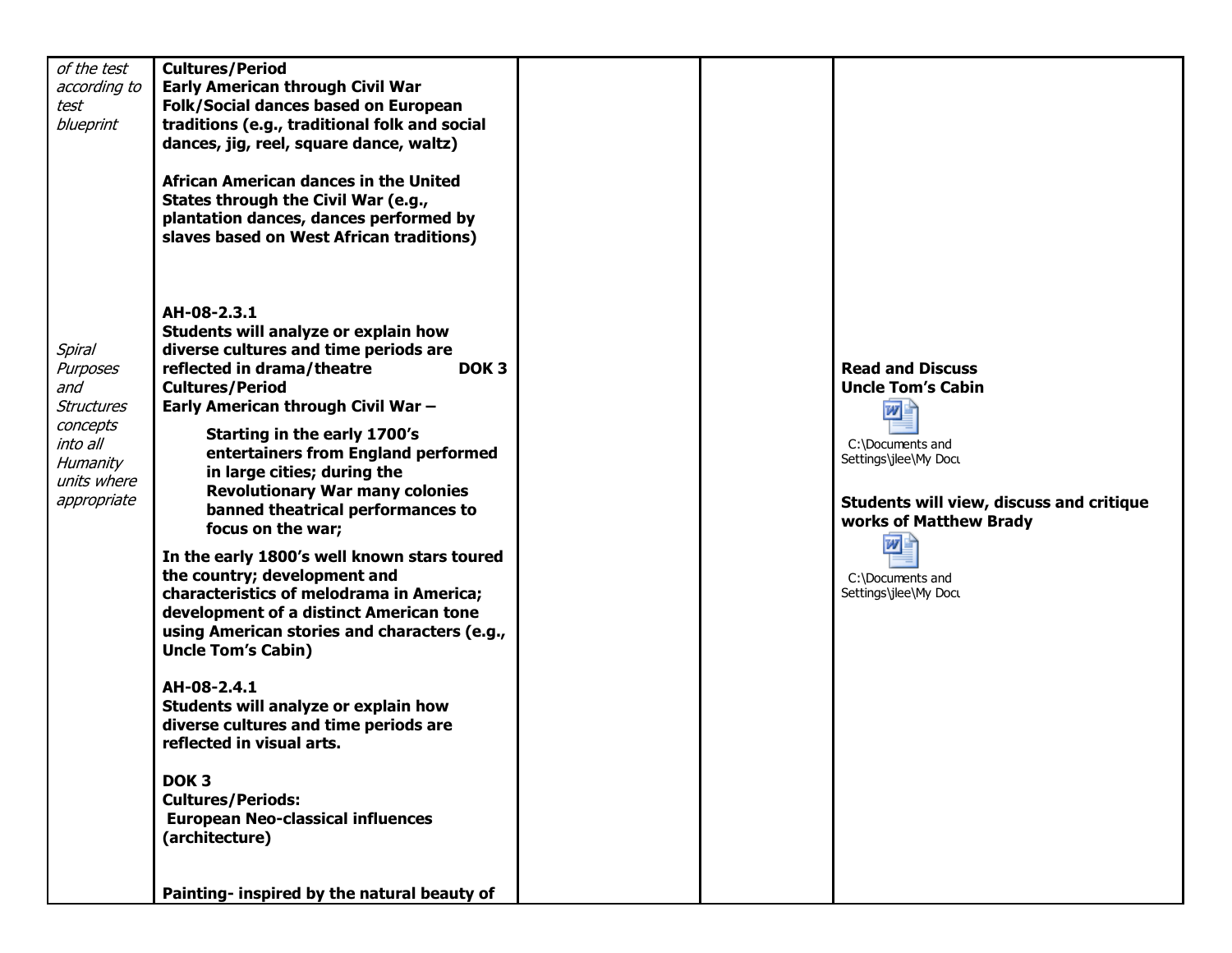| <b>REVIEW</b>                                                             | American, painters began to develop their<br>own unique styles rather than borrow from<br>Europe (Wildlife- e.g., John James Audubon,<br>Landscapes- e.g. Thomas Cole, Native<br>American subjects- e.g., George Catlin)<br>The new development of photography as a<br>new medium that impacted visual art (e.g.<br><b>Mathew Brady)</b><br><b>Cumulative Review to date.</b>                                                                                                                                                                                                                                                                                                                                   |                                                                                                                                                                                                                                                  |                                           |
|---------------------------------------------------------------------------|-----------------------------------------------------------------------------------------------------------------------------------------------------------------------------------------------------------------------------------------------------------------------------------------------------------------------------------------------------------------------------------------------------------------------------------------------------------------------------------------------------------------------------------------------------------------------------------------------------------------------------------------------------------------------------------------------------------------|--------------------------------------------------------------------------------------------------------------------------------------------------------------------------------------------------------------------------------------------------|-------------------------------------------|
| <b>One Week</b>                                                           |                                                                                                                                                                                                                                                                                                                                                                                                                                                                                                                                                                                                                                                                                                                 |                                                                                                                                                                                                                                                  |                                           |
| <b>Unit Seven</b><br><b>Review</b><br><b>Ancient</b><br><b>Greek Arts</b> | AH-07-2.4.1<br>Students will analyze or explain how<br>diverse cultures and time periods are<br>reflected in visual arts.<br>DOK <sub>3</sub><br><b>Periods:</b><br><b>Classical Greece -</b><br>Presents the universal ideal of beauty<br>through logic, order, reason and<br>moderation. Western civilization was<br>heavily influenced by Classical Greece.<br>(architecture, sculpture, pottery)<br><b>Ancient Rome -</b><br><b>Continuation of Classical Greek</b><br>traditions in the arts, advancement of<br>architecture (Pantheon, Coliseum,<br>arch, vault, dome)<br>Ancient Egypt -<br>Monumental structures (e.g.,<br>pyramids, sphinx), visual arts reflect<br>religion and belief in immortality | <b>Three Open</b><br><b>Response</b><br><b>Questions</b><br><b>Theatre Styles</b><br><b>ORQ</b><br>W<br>C:\Documents and<br>Settings\jlee\My Docu<br><b>Greek Stage</b><br><b>Assessment</b><br> W <br>C:\Documents and<br>Settings\jlee\My Docu |                                           |
| <b>Unit Eight</b><br><b>Review</b><br><b>Medieval</b>                     | AH-07-2.1.1<br>Students will analyze or explain how diverse<br>cultures and time periods are reflected in<br>music.                                                                                                                                                                                                                                                                                                                                                                                                                                                                                                                                                                                             | <b>Open</b><br><b>Response</b><br><b>Multiple</b>                                                                                                                                                                                                | Read and Summarize Medieval Drama Handout |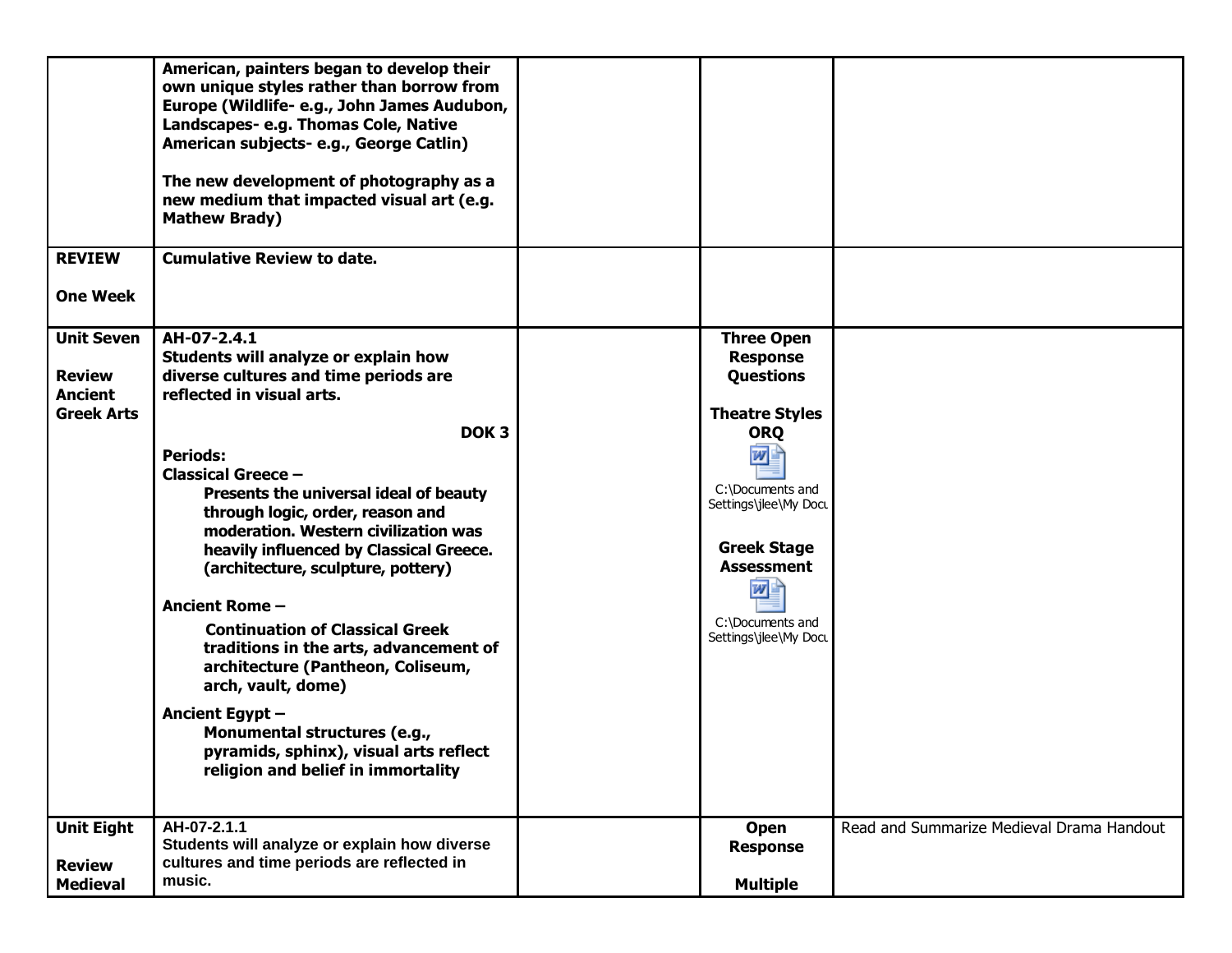| <b>Arts</b>     |                                                                                                                                                                                                                                                                                                                                                                                                                                                                                                                                                                                                                                                                                                                                                                                                | <b>Choice</b>       | 网目                                                                                           |  |
|-----------------|------------------------------------------------------------------------------------------------------------------------------------------------------------------------------------------------------------------------------------------------------------------------------------------------------------------------------------------------------------------------------------------------------------------------------------------------------------------------------------------------------------------------------------------------------------------------------------------------------------------------------------------------------------------------------------------------------------------------------------------------------------------------------------------------|---------------------|----------------------------------------------------------------------------------------------|--|
| <b>One Week</b> | DOK <sub>3</sub>                                                                                                                                                                                                                                                                                                                                                                                                                                                                                                                                                                                                                                                                                                                                                                               |                     |                                                                                              |  |
|                 | Medieval-                                                                                                                                                                                                                                                                                                                                                                                                                                                                                                                                                                                                                                                                                                                                                                                      | <b>Project</b>      | C:\Documents and<br>Settings\jlee\My Docu                                                    |  |
|                 | importance of religion. (Gregorian chant)                                                                                                                                                                                                                                                                                                                                                                                                                                                                                                                                                                                                                                                                                                                                                      | <b>Presentation</b> |                                                                                              |  |
|                 | Appeals to the emotions and stresses the<br>AH-07-2.2.1<br>Students will analyze or explain how diverse<br>cultures and time periods are reflected in<br>dance.<br>DOK <sub>3</sub><br>Medieval-<br>Appeals to the emotions and stresses the<br>importance of religion (e.g., development and<br>history of tarantella)<br>AH-07-2.3.1 Students will analyze or<br>explain how diverse cultures and time<br>periods are reflected in drama/theatre.<br>DOK <sub>3</sub><br>Medieval-<br>Appeals to the emotions and stresses the<br>importance of religion. (Morality plays -<br>characters are personification of good and<br>evil in a struggle for man's soul)<br>AH-07-2.4.1<br>Students will analyze or explain how<br>diverse cultures and time periods are<br>reflected in visual arts. | <b>Critique</b>     | Complete Reader's Theatre for Everyman<br>$W =$<br>C:\Documents and<br>Settings\jlee\My Docu |  |
|                 | DOK <sub>3</sub><br>Medieval-                                                                                                                                                                                                                                                                                                                                                                                                                                                                                                                                                                                                                                                                                                                                                                  |                     |                                                                                              |  |
|                 | Appeals to emotions and stresses the<br>importance of religion. (Gothic and<br>Romanesque architecture, basic<br>characteristics and influence of Roman<br>techniques)                                                                                                                                                                                                                                                                                                                                                                                                                                                                                                                                                                                                                         |                     |                                                                                              |  |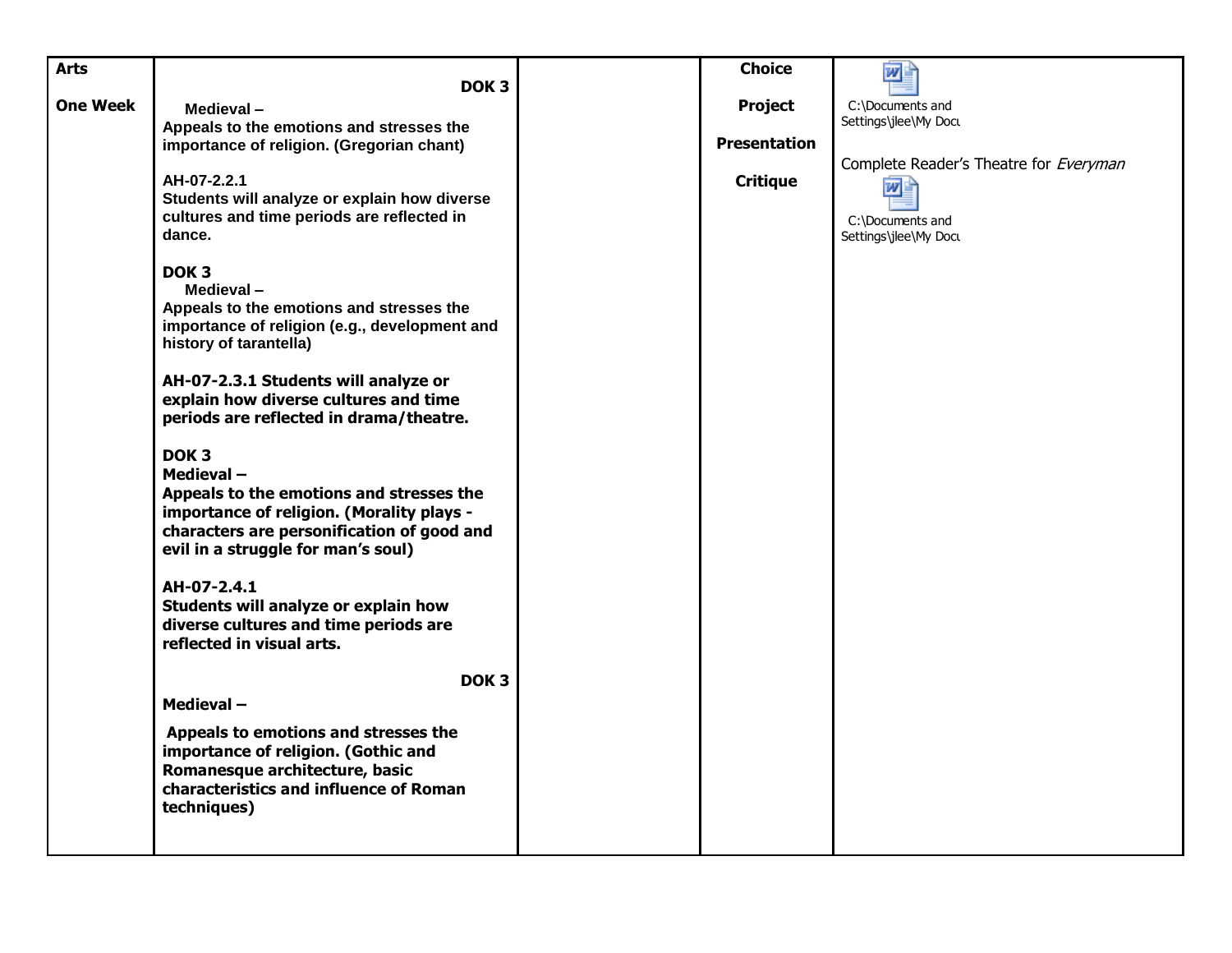| <b>Unit Nine</b>  | AH-06-2.1.1                                   | Open                |  |
|-------------------|-----------------------------------------------|---------------------|--|
|                   | Students will analyze or explain how          | <b>Response</b>     |  |
| <b>Review</b>     | diverse cultures and time periods are         |                     |  |
|                   |                                               |                     |  |
| <b>Asian Arts</b> | reflected in music.                           | <b>Multiple</b>     |  |
|                   |                                               | <b>Choice</b>       |  |
| <b>One Week</b>   | DOK <sub>3</sub>                              |                     |  |
|                   | Asian $-$                                     | Project             |  |
|                   | Isolation of culture or region results in a   |                     |  |
|                   | unique musical tradition(e.g., unique and     | <b>Presentation</b> |  |
|                   |                                               |                     |  |
|                   | distinctive sounds of traditional Asian music |                     |  |
|                   | and instruments, e.g., Japanese koto,         | <b>Critique</b>     |  |
|                   | Indian sitar)                                 |                     |  |
|                   |                                               |                     |  |
|                   | AH-06-2.2.1                                   |                     |  |
|                   |                                               |                     |  |
|                   | Students will analyze or explain how          |                     |  |
|                   | diverse cultures and time periods are         |                     |  |
|                   | reflected in dance.                           |                     |  |
|                   | DOK <sub>3</sub>                              |                     |  |
|                   |                                               |                     |  |
|                   | Asian $-$                                     |                     |  |
|                   | Isolation of culture or region results in a   |                     |  |
|                   |                                               |                     |  |
|                   | unique dance tradition (e.g., classical dance |                     |  |
|                   | forms from India - bharata natyam, kathak)    |                     |  |
|                   | AH-06-2.3.1 Students will analyze or          |                     |  |
|                   |                                               |                     |  |
|                   | explain how diverse cultures and time         |                     |  |
|                   | periods are reflected in drama/theatre.       |                     |  |
|                   | DOK <sub>3</sub>                              |                     |  |
|                   | <b>Cultures:</b>                              |                     |  |
|                   | <b>Bunraku (also called Banraku) -</b>        |                     |  |
|                   | Japanese puppet theatre (Historical           |                     |  |
|                   |                                               |                     |  |
|                   | development and characteristics -             |                     |  |
|                   | developed as an art by late 1600s,            |                     |  |
|                   | characteristics of music, storytelling        |                     |  |
|                   | and sophisticated puppeteering)               |                     |  |
|                   |                                               |                     |  |
|                   | AH-06-2.4.1                                   |                     |  |
|                   | Students will analyze or explain how          |                     |  |
|                   | diverse cultures and time periods are         |                     |  |
|                   | reflected in visual arts.                     |                     |  |
|                   |                                               |                     |  |
|                   | DOK <sub>3</sub>                              |                     |  |
|                   |                                               |                     |  |
|                   | Asian - China (the evolution of ceramics)     |                     |  |
|                   |                                               |                     |  |
|                   |                                               |                     |  |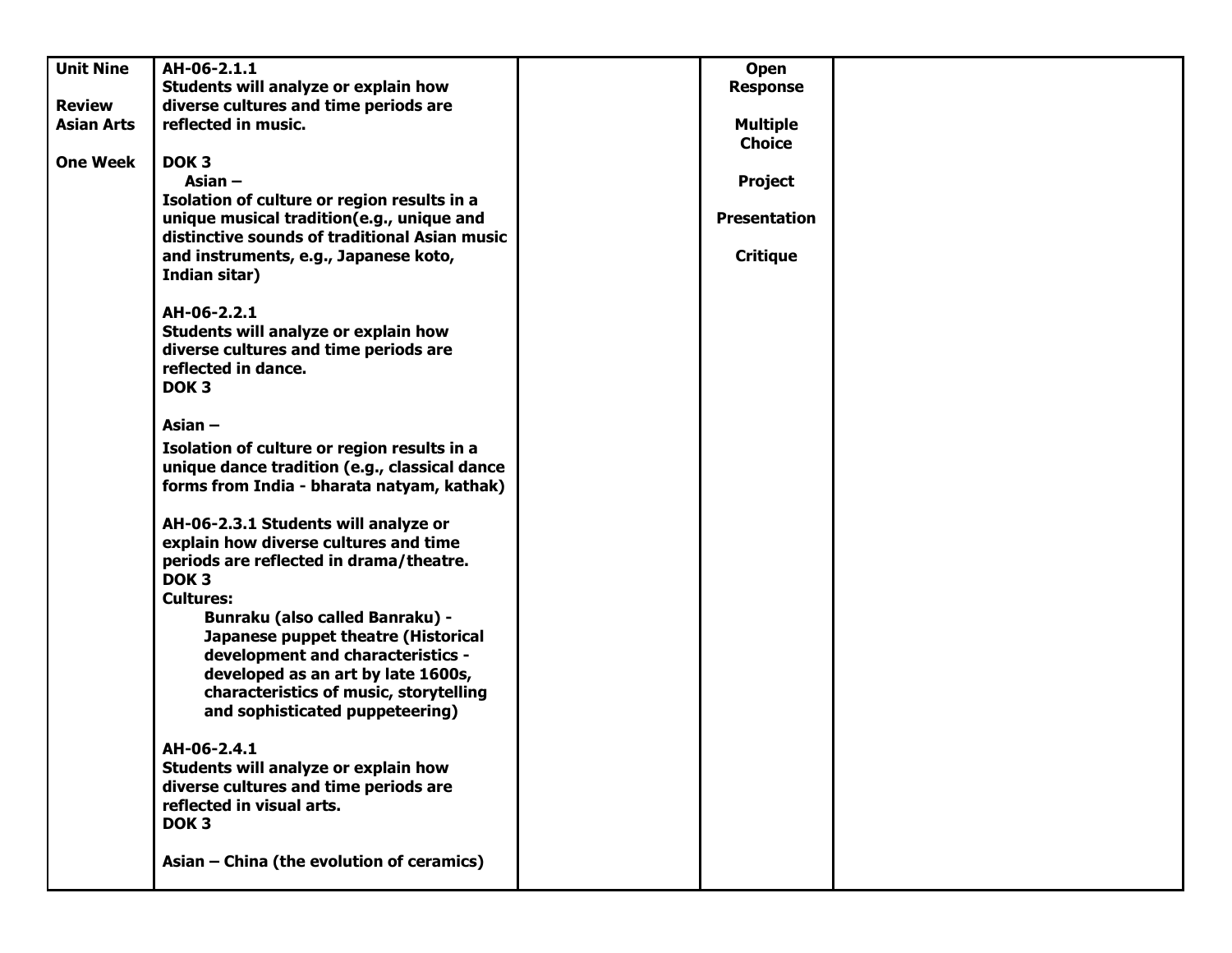| <b>Unit Ten</b>  | AH-06-2.1.1                                           | <b>Open</b>         |  |
|------------------|-------------------------------------------------------|---------------------|--|
|                  | Students will analyze or explain how                  | <b>Response</b>     |  |
| <b>Review</b>    | diverse cultures and time periods are                 |                     |  |
| Latin            | reflected in music.                                   | <b>Multiple</b>     |  |
| American         | DOK <sub>3</sub>                                      | <b>Choice</b>       |  |
|                  |                                                       |                     |  |
| <b>Arts</b>      | Latin American -                                      | <b>Project</b>      |  |
| <b>Two Weeks</b> |                                                       |                     |  |
|                  | <b>Blending of cultural traditions can</b>            | <b>Presentation</b> |  |
|                  | create new traditions reflecting multiple<br>cultures |                     |  |
|                  | Latin American characteristics reflected              | <b>Critique</b>     |  |
|                  |                                                       |                     |  |
|                  | in music of United States (e.g., clave                |                     |  |
|                  | rhythm, the popularity of Latin musical               |                     |  |
|                  | styles, such as samba, salsa, cha-cha,                |                     |  |
|                  | etc.,) in the U.S.                                    |                     |  |
|                  | <b>Spanish influence on Mexican music</b>             |                     |  |
|                  | (e.g., Mexican use of traditional Spanish             |                     |  |
|                  | musical instruments)                                  |                     |  |
|                  |                                                       |                     |  |
|                  | AH-06-2.2.1                                           |                     |  |
|                  | Students will analyze or explain how                  |                     |  |
|                  | diverse cultures and time periods are                 |                     |  |
|                  |                                                       |                     |  |
|                  | reflected in dance.                                   |                     |  |
|                  | DOK <sub>3</sub>                                      |                     |  |
|                  | Latin American -                                      |                     |  |
|                  | <b>Blending of cultural traditions can</b>            |                     |  |
|                  | create new traditions                                 |                     |  |
|                  | Latin American dance characteristics                  |                     |  |
|                  | reflected in American dance (e.g.,                    |                     |  |
|                  | clave rhythm, samba, salsa, cha-cha,                  |                     |  |
|                  | Tango)                                                |                     |  |
|                  |                                                       |                     |  |
|                  | AH-06-2.4.1                                           |                     |  |
|                  | Students will analyze or explain how                  |                     |  |
|                  | diverse cultures and time periods are                 |                     |  |
|                  | reflected in visual arts.                             |                     |  |
|                  | DOK <sub>3</sub>                                      |                     |  |
|                  | Latin American - mural art (e.g., Diego               |                     |  |
|                  | Rivera and his influence on other mural               |                     |  |
|                  | artists)                                              |                     |  |
|                  |                                                       |                     |  |
|                  |                                                       |                     |  |